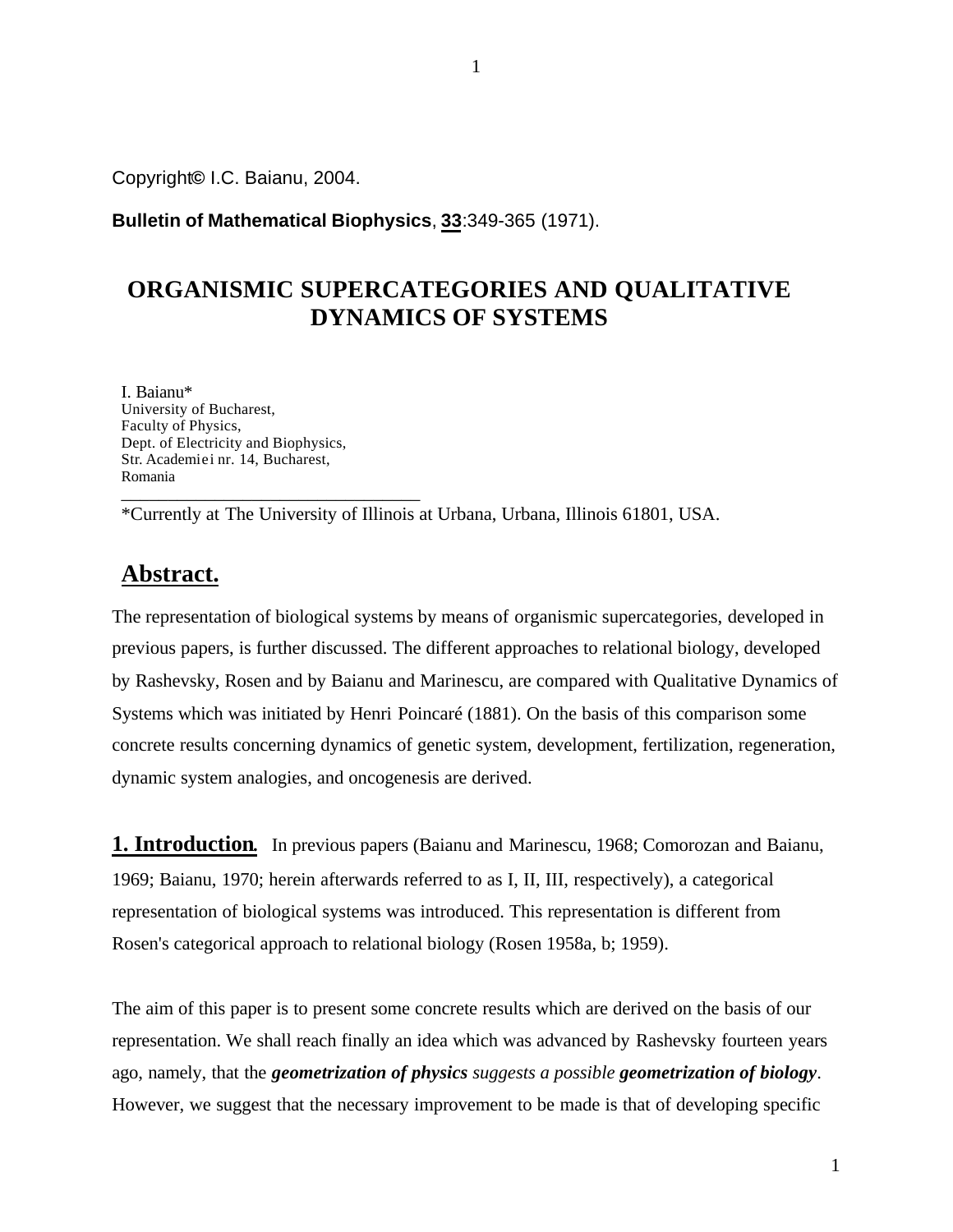techniques from Algebraic Geometry. The basic concept of our theory is that of *an organismic supercategory* which is a categorical formalization of Rashevsky's notion of *an organismic set*. The mathematical ideas underlying this concept are those of *structure and generator*. They were largely discussed in III. Nevertheless, in order to maintain a self contained presentation, I shall emphasize here some of the basic aspects of our representation. Let us consider a system whose state space consists of a torus such that the states of the system are contained inside the torus, and all transitions lead to states inside the torus. The homology theory offers in this case two intuitive examples of *generators*. The whole torus is generated by two cycles only, and these cycles are shown in Figure 1, as dotted circles.

FIGURE 1



The two cycles generate two homology groups  $H_0(T) = Z$  and  $H_1(T) = Z \oplus Z$ , where Z is the group of integers, and  $\oplus$  denotes the product operation. These homology groups give a characterization of the topological space represented by the torus. In this.way a connection is established between a topological structure and algebraic structures. Even more, we can assign two numbers to a given complex K: the **Betti number**-which is the number L of repetitions of Z in the homology group,  $H_p(K) = Z \oplus Z \oplus ... \oplus Z \oplus GPT$  of a complex K-and a number **p** which is the number of elements of a finite abelian group GPT. The Betti number gives the number of *pdimensional holes* of the complex K, and the number **p** gives the number of *p-dimensional turns* of K.

The physical interpretation which we shall give to the holes inside of the state space of a system will be that of *instability fields* of the system under consideration. Consequently, the

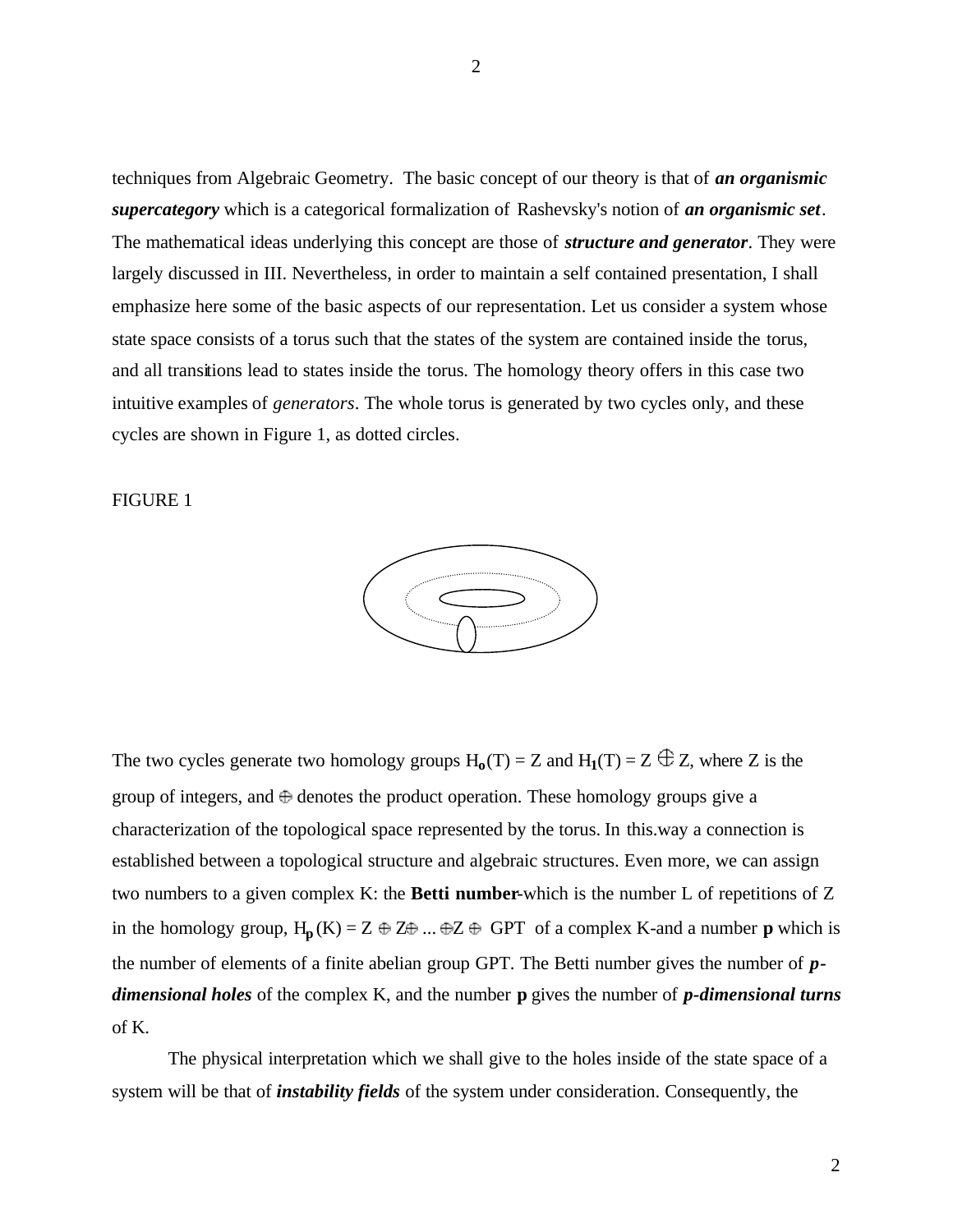Betti number will give a coarse idea about the instability of the system, being the number of instability fields of the state space. However, homological techniques would allow a fine characterization of the local and global properties of dynamics of a system, being able to locate singularities in a state space (Hwa and Teplitz, 1966). It must be mentioned here that the theory of categories and functors gives a further improvement of homological techniques. In the above discussed example a number was assigned to a *quality*, that is*, a Betti number* was assigned to a *topological space*. Another example of such an assignment is found in the theory of elementary particles, where one associates a *probability* with a *Feynman diagram*. A simple and intuitive example is shown in Figure 2:



Figure 2. (Explanations are given in text)

A particle which is moving from a point  $\overrightarrow{1}$  of the space towards a point  $\overrightarrow{12}$  is subject to a number of interactions in regions A, B, . . . of space. The probability that a given particle would have a free way (that is, without interactions from r1 to r2) corresponds to diagram a) from above.

The probability that a given system would interact in region A corresponds to diagram b), etc. Thus, from the above diagrams we may compute the Green function  $G(\vec{r2}, t2; \vec{\tau1}, t1)$  of a particle (the Green function of a particle is defined as the probability that the particle would reach the point r2, at moment t2, coming from the point r1, where it was at t1).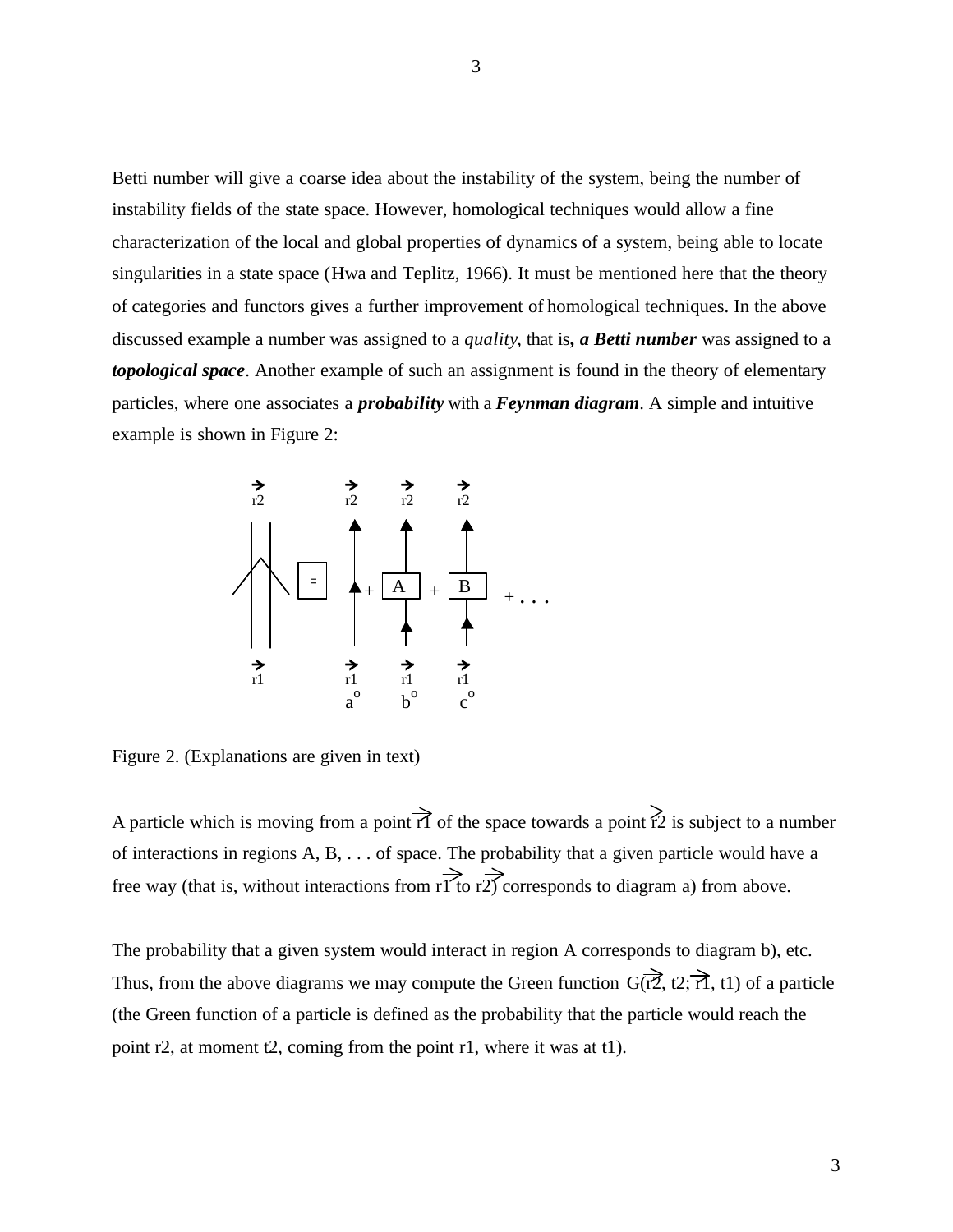However, the general procedure is not to assign *a single number to a quality*, but an entire set of numbers. In our second example in Figure 2, the operation of addition induced a corresponding operation on diagrams. This fact suggests that operations whichare used in metric, or quantitative, biology *may induce* corresponding operations in **relational** biology. Conversely, one can think of significant relational operations with notions, or concepts, which would permit us to obtain solutions to complicated problems of *quantitative* biology. Throughout this paper we shall make extensive use of this basic idea.

## **2.** *Observables, Generators and Qualitative Dynamics***.**

In III we suggested a general definition of **observables as morphisms**, or as *functors*. Observables of a biological system may be introduced as intensities of some activities of the whole system, as parameters characterizing processes inside the system, or as variables which specify the quantities of certain products which are formed as a result of activities of the system. Among observables, *structural parameters* (Rosen 1968a, b) and *time observables* play a **distinguished role**. Some observables are **"linked**," that is, a change in one of them implies a corresponding change in all the others. *Linked observables were represented as morphisms in a diagram*. This diagram corresponds to the linkage group of observables and is a part of the **generating class** of the system. A **state** at a given moment is thendefined as an **n-tuple** of the values of essential observables at that moment. Inour representation, a *state* is defined as a **functor** from the category of generating classes of the system to **R**--the set of real numbers organized as a discrete category (or as a category whose objects are real numbers, and whose morphisms are mappings; the operations with real numbers in this category are induced by the structure of the category of generating classes). Let us consider a specific example. An operon (Jacob and Monod, 1961) may be considered as having two states: an active state and an inactive one. In its inactive state the operon will not induce the synthesis of the corresponding enzyme, while in its active state, it will induce the synthesis of a determined quantity C of synthesized enzyme per unit of time. Now, if we consider a linkage group of operons  $O_1, O_2, \ldots, O_n$ , which are all active in the same time and, if the synthesized quantities of enzymes per unit of time are respectively,  $C_1, C_2, \ldots, C_n$ , a state of the linked operons may be defined by the n-tuple ( $C_1^t$ ,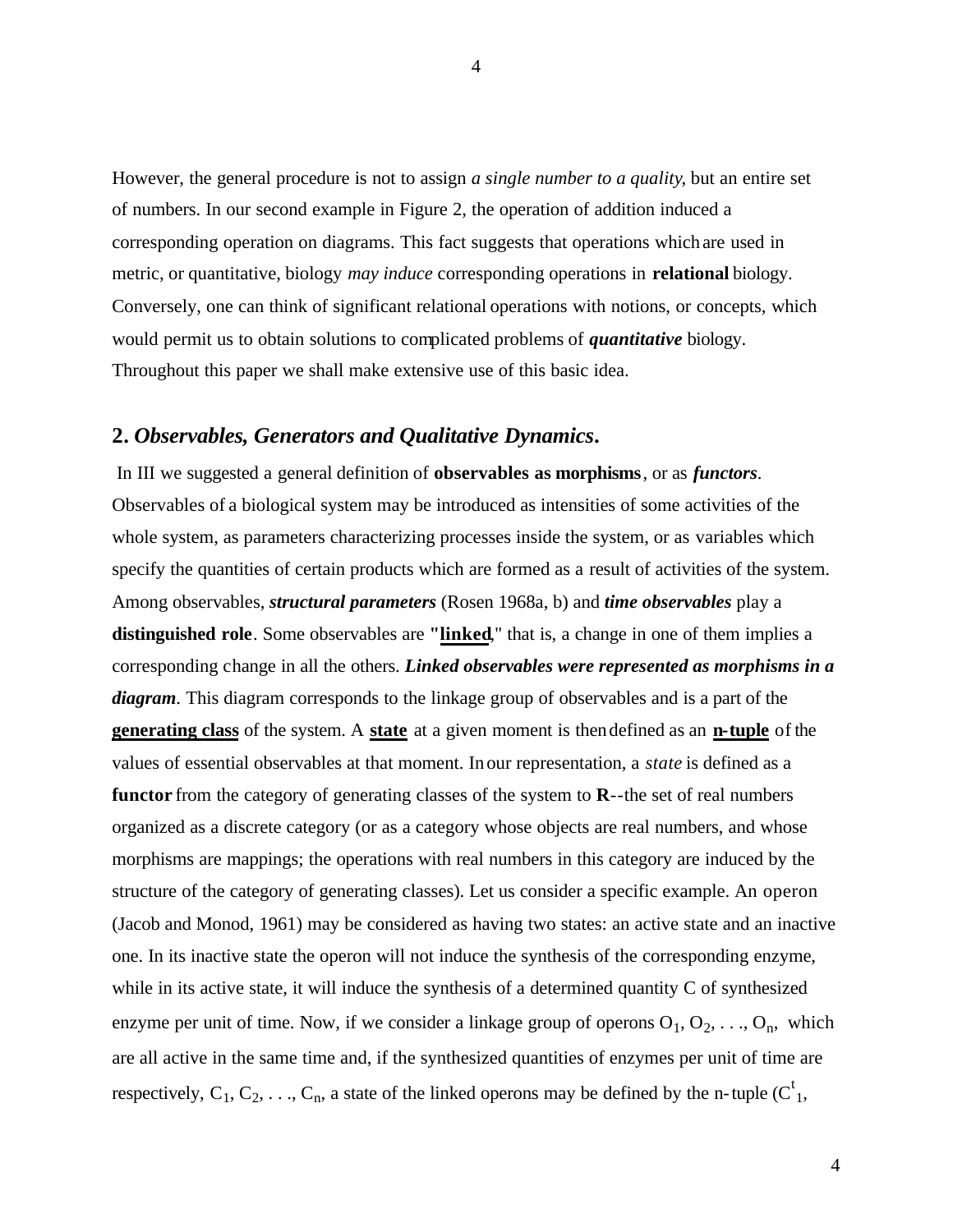$C^t_2, \ldots, C^t_n$  of the values of  $C_1, C_2, \ldots, C_n$  at the given moment t. However, suppose that only C1' C2 and Ca are essential, all other observables being expressed in terms of  $C_1$ ,  $C_2$  and  $C_3$ . Even more, let us suppose that we may find some operators such that  $C_2 = YC_1$  and  $C_3 = ZC_2$ . In this case there exists a third operator X such that  $C_3 = XC_1$ , and such that the following diagram will be commutative.

### **Diagram 1:**



The above diagram is the generating diagram of the linkage group of operators. According to our representation, a genetic system will be then represented by a generating class, whose objects are *generating diagrams of the linkage groups of operons*, and whose morphisms are the *functional connections* among the activities of the operons. Suppose that a mutation takes place in the genetic system, such that an operon will begin to induce the synthesis of an enzyme which was not synthesized previously by the system. The state corresponding to the very moment when the change takes place will be considered as *a singularity* of the state space, as far as in that moment one cannot characterize the state of the genetic system either by  $C^t_{k}$ -the quantity of synthesized enzyme  $E_k$  per unit of time, or by  $C^{\text{t}}_k$  the quantity of the new enzyme  $E'_k$  per unit of time (that is,  $E'$ <sup>*k*</sup> is the enzyme which begins to be synthesized after the mutation took place). It may happen that **a mutation** produces effects such as **the complete inactivation of an essential operon**. In this case, it is conceivable that *the whole linkage group will become inactive*. If the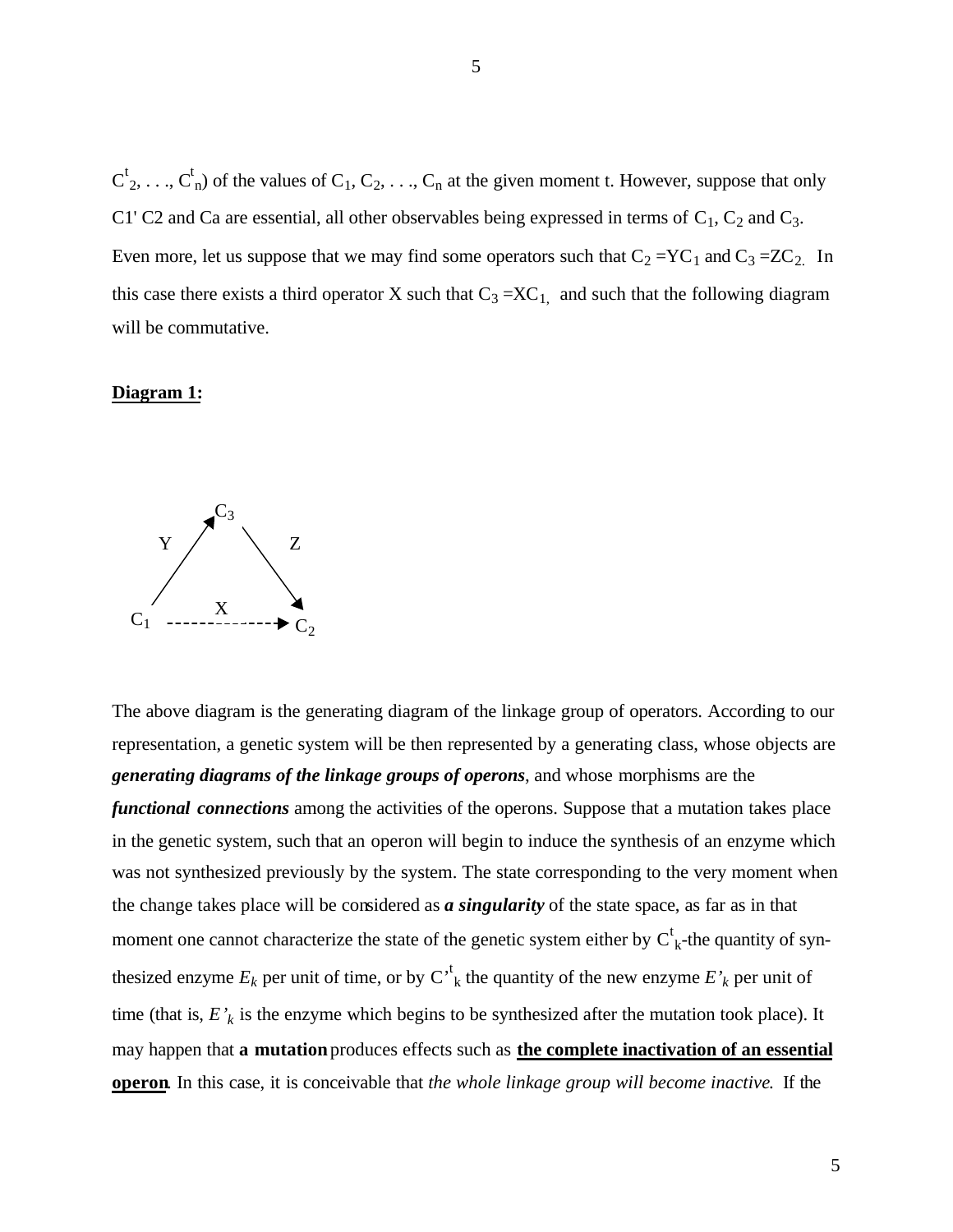inactivated operon is the replicon, or "replicone" (Jacob et al., 1963), then the cell will cease to divide. On the other hand, if such a mutation, or sequence of mutations, involved the inactivation of *a linkage group of tumor suppressor genes* , the cell may transform into a **malignant** cell, and thus may cause cancer. The corresponding singularity of the state space in the case of mutation would last much less than other states of the dynamical system, and according to definition (D8) of III (p. 556), may be considered as an *unstable state* inside the state space of the system. Generally, if the unstable state leads only to other unstable states, it may result in the destruction of the system generating an unstable field, thus lying outside the state space of the system. Consequently, states in growth processes should have to be considered as *metastable*, and must not be considered as short-lived, or unstable.

The replacement of an observable by another, in case of mutation, is in fact a change of the structure of the genetic system. Insofar as the dynamical system is defined as an input-output device with a **determined structure** (Rosen 1958a, 1968b), or as a *couple* (S, {*f*t}), (Rosen, 1968a), we should have to consider a **mutation** as a **transformation of the system into another system.** In our representation, it will be justified only when *the generating class* is affected by the mutation, that is, only when *an essential observable* is replaced by another observable, which did not belong to the system.

Thus, as in III, we consider a *dynamical* system D to be *a commutative diagram* with: X-the "state space" of D (that is, a supercategory the objects of which are *states*, and morphisms of which are transitions among *states* or *fields of states*),  $R^n$  -the category whose objects are elements of R, R x R =  $R^2$ , ..., R x R x ... x R =  $R^n$ , and whose morphisms are **operators** on real numbers or functions,  $\overline{S}$  -the supercategory of generating classes and morphisms among these, and  $\overline{T}$  -the "time supercategory," that is a supercategory such that the structure of  $\overline{S}$ mainly depends on the structure of  $\overline{T}$  by setting a one-to-one correspondence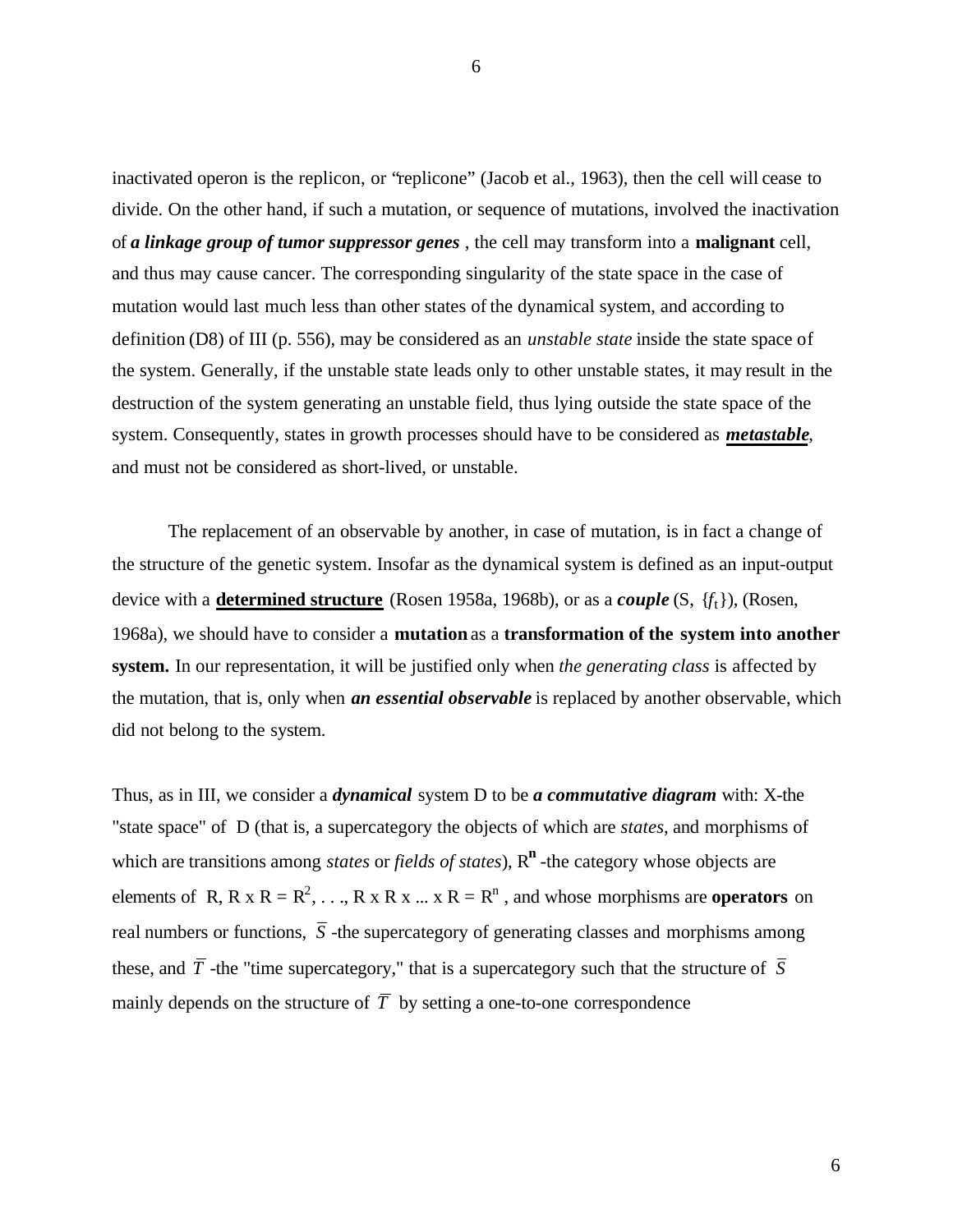with *t* being an object in  $\overline{T}$ , s-an object in X,  $\eta \overline{v}$ :  $F_i \rightarrow F_j$ , and  $F_{ij}: \underline{S} \longrightarrow \mathbb{R}^n$ ). Thus, the time supercategory,  $\overline{T}$ , contains all intervals of time when transitions take place among distinct generating classes.

### **Diagram 2:**



Qualitative Dynamics initiated by Poincaré (1881) is mainly concerned with problems of stability of dynamical systems. This theory introduces the notion of an **attractor**, q (stable equilibrium), which is a state, or a field of states such that the trajectory of any point near q goes to q, and **no** trajectory leaves q. An attractor is said to be **structurally stable** if any sufficiently small perturbation of the system leads to an attractor q' near the first one. The trajectories tending to attractors form the *basins of the attractors*. Basins of attractors may be intermingled, and in this case a conflict among attractors (Thom, 1969) arises. A biological example of a conflict among attractors follows. The phenomenon which is produced as a result of the penetration of many male pronuclei inside a single ovule is called polispermia. Each male nuclei would have a corresponding attractor in the state space of the whole system formed by the male pronuclei together with the ovule. The male pronucleus which penetrated first will have a corresponding dominating attractor because it begins first to orient trajectories towards it. The other attractors are then eliminated. Otherwise, the phenomenon of poliandria will be observed, that is, the fertilization of the female pronucleus by many male pronuclei. The presence of many conflicting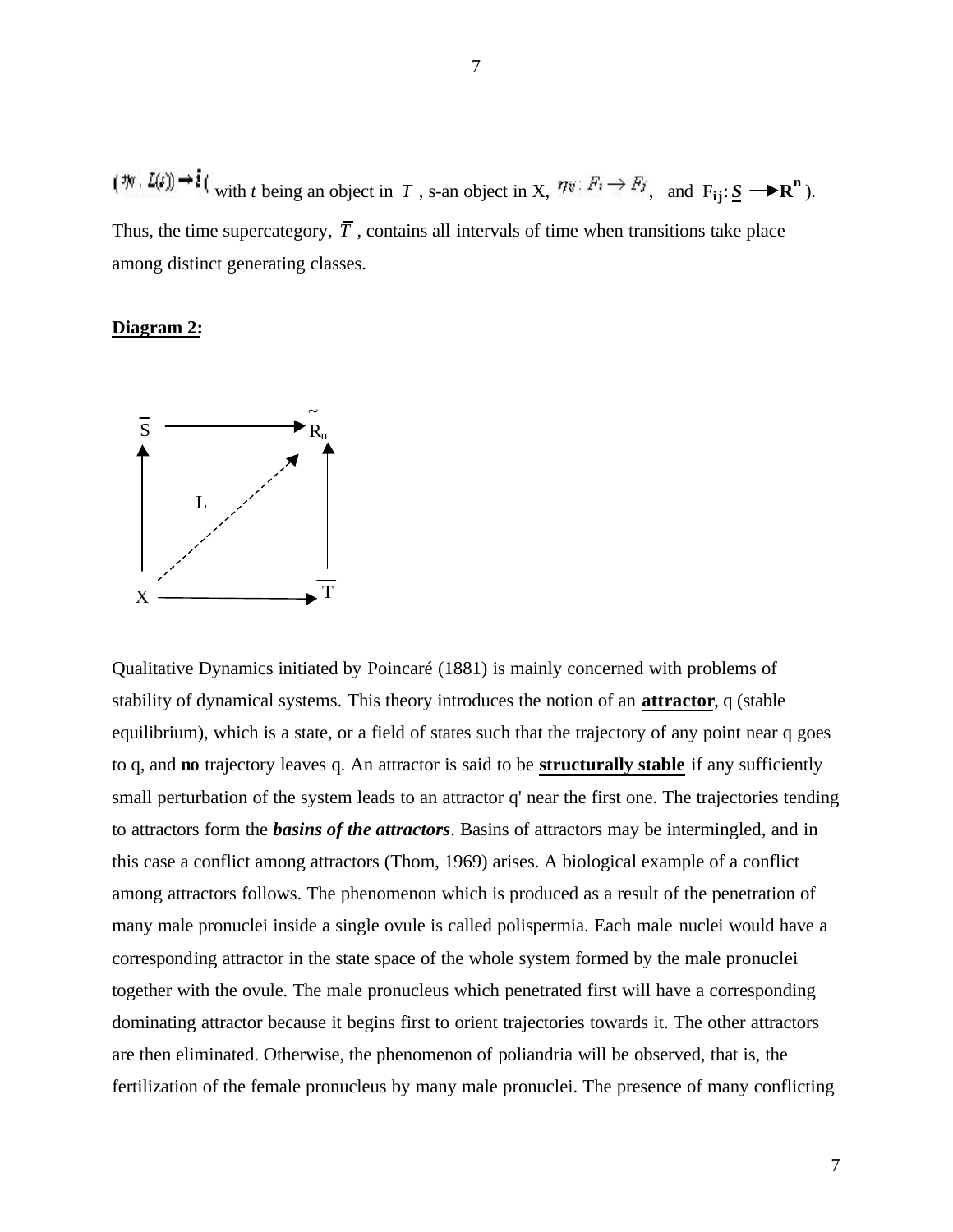attractors in the fertilized ovum leads to an unstable field which results in the abnormal growth and death of the organism developed from the ovum. However, a conflict among attractors may lead to *metastable states* as in the case of *conflict between two inducing tissues of embryos*. The regeneration of Planaria from "head," "body," or "tail" may also be explained in terms of attractors as follows.

Let us consider that there are three attractors corresponding respectively to "head," "tail," and "body." Any of the three attractors will regenerate the other two if they are connected as below,

### **Diagram 3**



the arrows representing trajectories which go from the source attractor (say A1) and initiate the regeneration of the other attractor (say  $A_2$  or  $A_3$ ). This type of attractors will be called *regenerating*. The damage which induces regeneration will act as a perturbation on the unaffected attractor. It may be easily shown that the necessary and sufficient condition that a set of attractors would lead to stable fields of states is that they would form a **pushout** or a **superpushout** [see (D6) of III].

If in our definition of a dynamical system we assign a set  $\bar{I}$  of elements (called "inputs"), to each object of X, and if we introduce an isomorphism  $\text{FIX}^{\blacktriangleright}$  O, with O being a category of sets (the elements of which are called "outputs" of the system), then we obtain a correspondence among our definition and other definitions of *a dynamical system as an input-output device*. Let us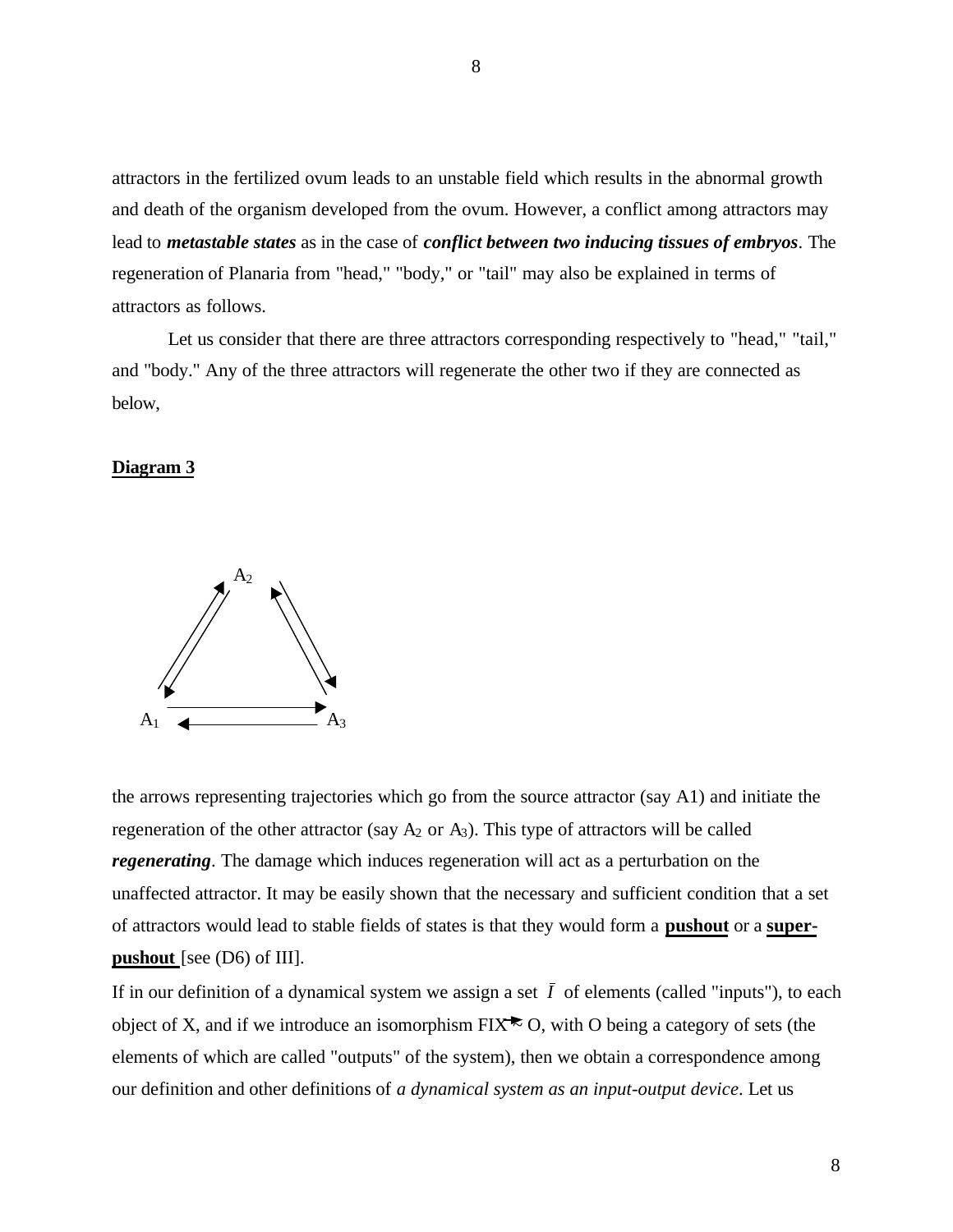denote the assignments defined above by k: ObX  $\rightarrow$  I and by N: FIX  $\rightarrow$  O. In a recent paper, Rosen suggested that the realization of a feedback would imply the decomposition of the state space of the system in two parts corresponding to a controller, and respectively to a controlled subsystem (Rosen, 1968b). The controller would be able to select its future inputs (coming from the controlled subsystem) by supplying appropriate outputs, that is, conforming to the data stored in its memory.

As an example consider that in the memory of the controller K there would exist a record of the fact that every time K sends monotonously decreasing outputs to the controlled subsystem, K receives a constant input. Then, in order to receive a constant input, K will produce monotonously decreasing outputs. If a constant input to K leads to transitions in a stable field of the state space of the whole system, K will easily succeed to ensure the stability of the system by supplying monotonously decreasing outputs to the controlled subsystem.

It was suggested by Rosen that in *epigenetic regulatory mechanisms*, **positive** feedbacks play a central role (Rosen, 1968b). In a positive feedback the controller acts in such a way as to receive continuously an enhanced response from the controlled subsystem. As a consequence, the activity of the system is sharply increased, and in technical systems it may lead to instabilities and to the destruction of the system. However, in the development of an organism from the ovum, some positive feedbacks have a converse effect. A **stage** of development of an organism cannot be considered as a *state* of the dynamical system, because the *number* of components of the system and its *structure* vary from one stage to the next. In our theory the change from a stage of development to another is represented as a change of the generating diagram at a moment  $\bar{t}$  from  $\bar{T}$ . A positive feedback acting in the ovum leads to the continuous *generation of new attractors*, and correspondingly, to *the formation of super- pushouts of attractors*. As a result, the number of generating diagrams is continuously increased. One of the ways in which this is realized is the formation of new generating diagrams from the old, compatible generating diagrams. (The word "compatible" means here that the combinations obtained must not lead to the eventual death of the resulting organism.) This operation results in *an increased number of relations*. Thus, the presence of *positive* feedbacks in developmental processes seems to be implicitly contained in a principle which determines the course of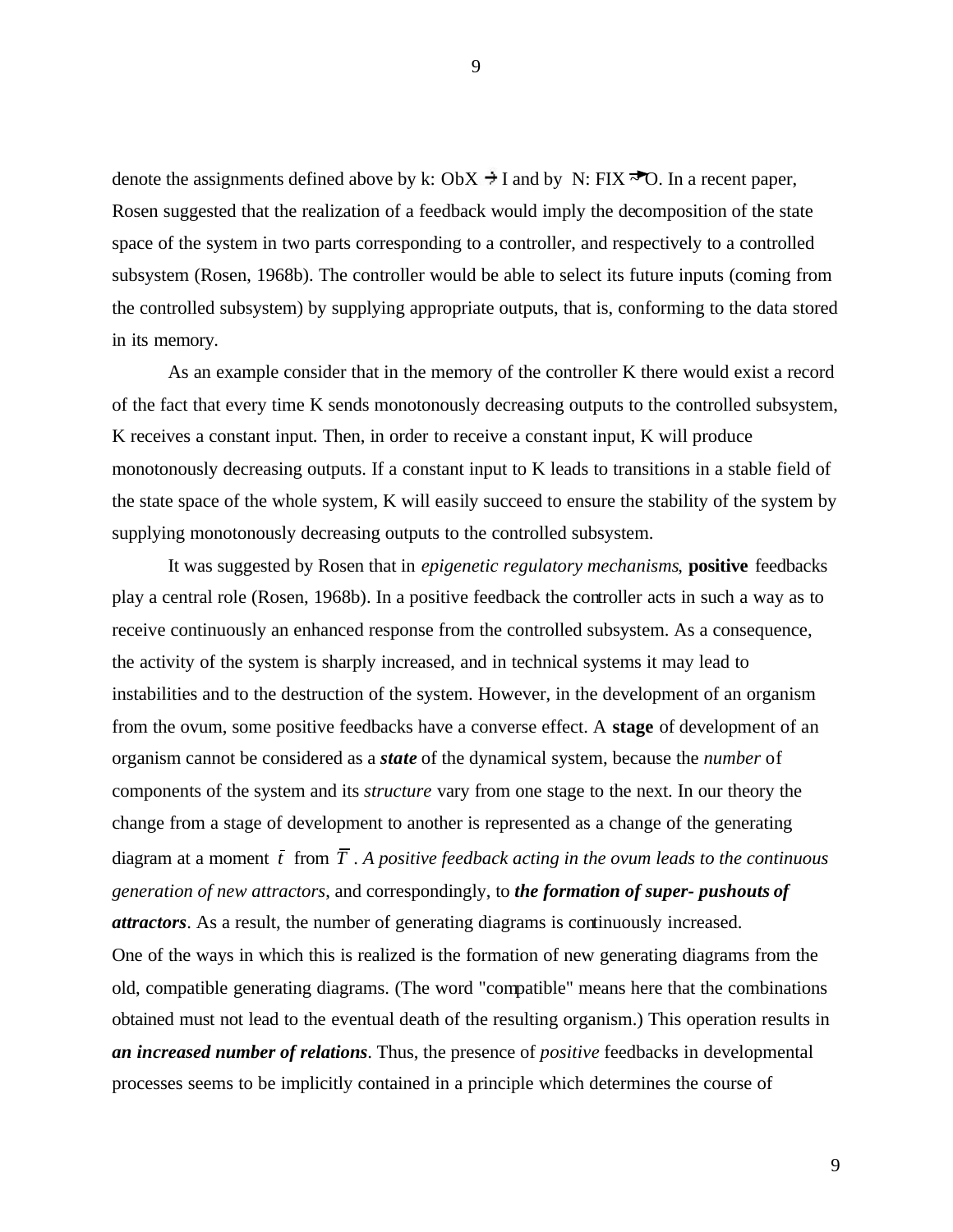development of an organismic set, and which was advanced by Rashevsky (1968b). However, there must exist a moment when the formation of new generating diagrams through the appearance of new cells and through differentiation processes cannot lead to a compatible combination.

In the course of development, as a result of the existence of many generating diagrams, many controllers are formed. Some of them begin to dominate the others, and the conflict among the corresponding attractors would lead to an*inhibition* of some dominated attractors. Otherwise, the compatibility condition will not be fulfilled and the organism will die. It may be that such incompatibility situations existed long ago in the formation of primary multicellular organisms. In normally developed organisms, the positive feedbacks are inhibited at the stage of maturation through a *global negative* feedback. However, the number of relations may continue to be increased through processes which take place inside the dominating controller. In the case of higher developed organisms, it is *the brain* that continues to increase the number of relations inside it.

# 3. *Relational Invariance, Analogy and Completion Laws***.**

According to the principle of relational invariance (Rasheysky 1968a, c), there exists a mapping from the basic functional properties of higher developed organisms to the properties of an abstract "primordial" organism. This mapping is either an isomorphism or **an epimorphism**. The principle of relational invariance was also stated for regulatory mechanisms inside the same organism. In this form it states that there is *a relational invariance of basic regulatory mechanisms of an organism*. Thus, the mechanisms of control in the nervous system were shown to be isomorphic, or epimorphic, to the mechanisms of genetic control. An isomorphism between dynamical properties of two systems was previously called *an analogy* between the two systems (Rosen, 1968a).

However, there is no unique way to obtain knowledge on **functional** properties of more complicated organisms from the knowledge of functional properties of simpler organisms. Nevertheless, some procedures exist which can be applied in order to obtain the more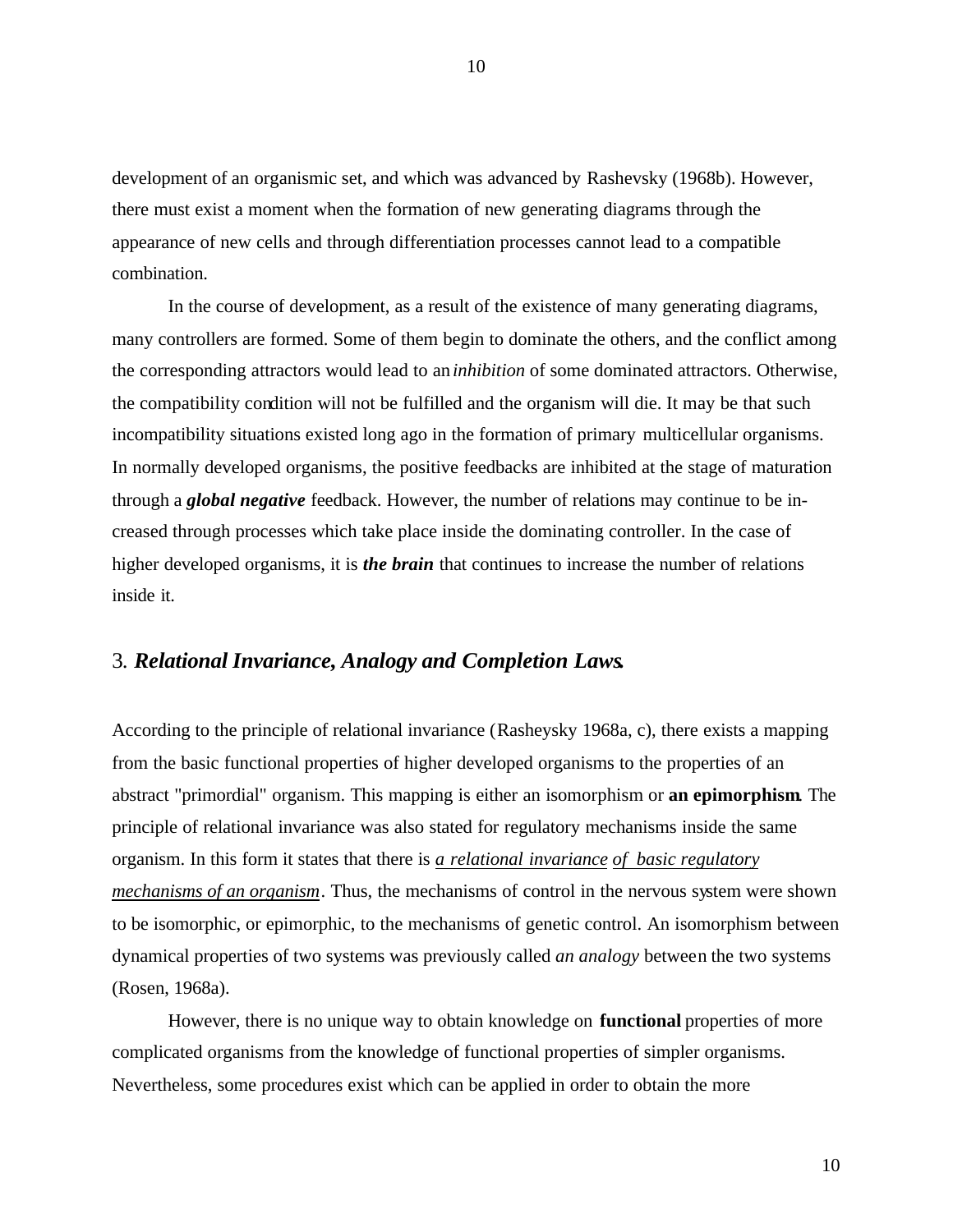complicated graph of properties of a higher organism from the more simple graph of a "primordial" one. Let us call these procedures *'completions'*. In the theory of categories and functors, a *completion* of a category is the procedure through which one adds special objects, *limits* or *colimits* to a category. Then the properties of the new category are compared with those of the old category.

We suggest that there must exist *completion laws* - which are biologically significant, and which rule out improper completions (that is, completions which would lead to unreal organisms starting from a "primordial" organism).

Let us consider first the case of isomorphism between the sets of basic functional properties of two biological systems. The two systems will be called *analogous*. It may happen that the first biological system is characterized through a more reduced number of functional properties than the second. In this case, a monomorphism could be defined and this will be called a *simple analogy* of the two systems (see Rosen, 1968a).

If one can find a class of simple analogs of a given system which covers all properties of the system, then all dynamical properties of the given system may be defined in terms of the class of corresponding monomorphisms. Even more, if we consider instead of sets and monomorphisms, organismic supercategories and functors, then we can study dynamical properties of the more complicated organism by means of a study of the category of functors which define analogies.

According to the above introduced definitions, an organism will not be analogous with any of its stages of development but *all its developmntal stages will be partially simply analogous to the mature stage*. In order to make this idea more precise, a mathematical definition of analogy-which is formally different from that given by Rosen (1968a)-will be introduced here.

In our representation, two dynamical systems will be called analogous if there exists a leftadjoint functor  $K: \overline{S} \to \overline{S}^1$ , and an isomorphism  $\overline{T} \to \overline{T}^1$ .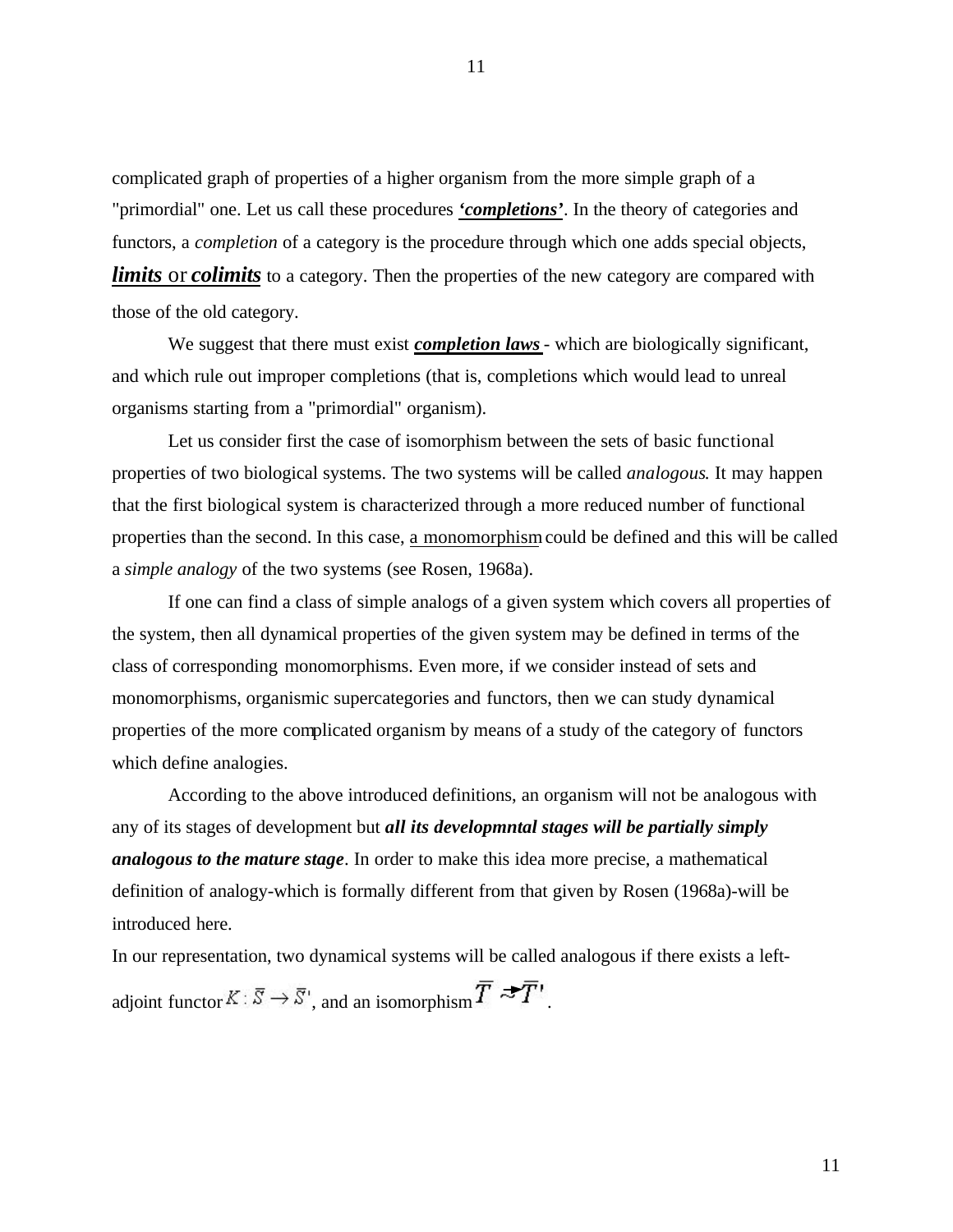

Diagram 4

The **adjoint functor** K, realizes a close comparison of the two systems as may be easily seen from its definition.

A covariant functor F:C  $\rightarrow$  C' is a **left-adjoint** of the functor G:C'  $\rightarrow$  C, if for any couple  $(X, X')$  of objects from a and a', respectively, we are given a **bijection**  $\Phi(X, X')$ : Home  $(X, X')$  $G(X')$  + Hom<sub>c</sub>' (F(X), X'), such that for any morphism f:X + Y of C, and for any morphism f: $X' \rightarrow Y'$  of C', the following diagrams of sets and mappings are **commutative**:

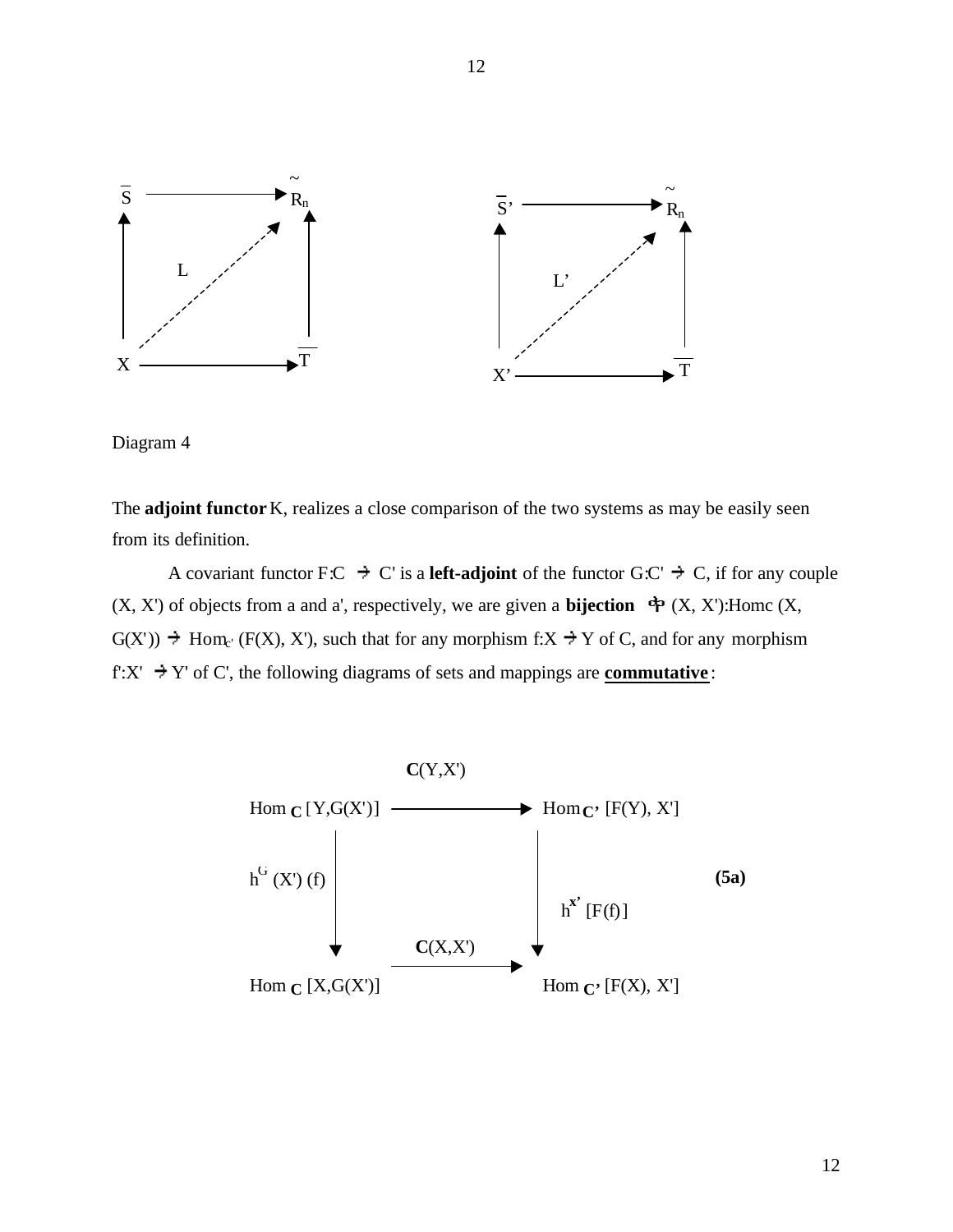

In the above diagrams we denoted by **h** certain functors from an arbitrary category **C** to the category of sets, **Ens**. Their definitions are given below.

Let **C** be a category, and X an object in **C**. The functor  $h^X: C \rightarrow \mathbb{R}$  Ens is defined by the following assignments  $h^{X}(Y) =$  Hom  $C(X, Y)$  for any  $Y \in ObC$  (with X a fixed object in C) and  $h^{X}(f)$ : Hom  $C \rightarrow$  Hom  $C(X, Y)$ , Hom  $C \rightarrow$  Hom  $C(X, Y')$ , with f: Y Y' being a morphism in **C**. The last assignment is defined such as to have  $h^X(f)(g) = f \circ g$ , with  $g \in$  Hom  $\mathbf{C}$  (X, Y). The contravariant functor  $h^{\mathbf{X}}$  is defined in a similar manner, such that  $h^{X}(f)(g) = g \circ f$ , for  $g \in \text{Hom}_{C}(X, Y)$ .

Two dynamical systems D and D' will be called *simply analogous* if there exists a leftadjoint functor M:  $\overline{S} \to \overline{S}^{\circ}$  with  $\overline{S}$  being the organismic supercategory in D and  $\overline{S}$  ° being a full sub-superategory of  $\overline{S}$  ' (the organismic supercategory in D'). The category of all left-adjoint functors  $S \to S^*$ , with  $\overline{S}$  ° fixed, and  $\overline{S}$  varying in the class of analogs D sharing the dynamical properties of D' has a series of interesting features. In fact, these functors carry diagrams of linked observables of the first system into diagrams of linked observables of the second, *precluding other possible assignments*. Then, the organismic supercategory representing a M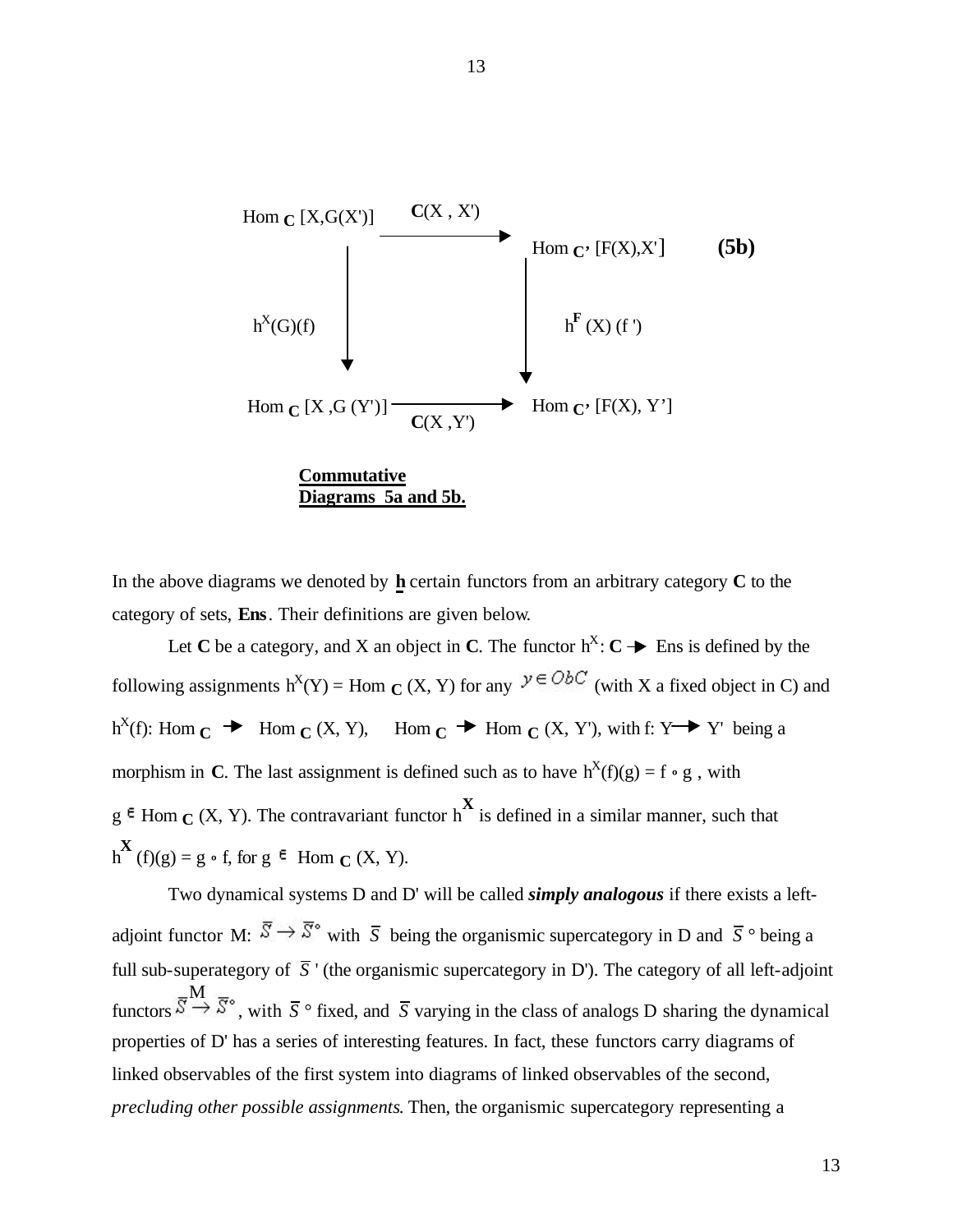"primordial" organism would play the role of an *"initial object"* in the metacategory of all organismic supercategories and left-adjoint functors. To complete this metacategory with a limit would be equivalent to supposing that there is an organism which has any other organism as a simple analog. This organism would be the highest that can possibly develop in a class of realizations of the corresponding abstract organismic supercategories.

The above mentioned *completion* determines *the sense of biological evolution*. Moreover, it results from this completion that the highest developed organism would be *unique*, up to an isomorphism. This isomorphism may stand for the basic functional properties of the most developed organism, and does not depend on particular realizations of the corresponding organismic supercategory (that is, the *functionally* isomorphic organisms may differ in their physicochemical *structures*).

### *4. Quantum Automata and Relational Oscillations*.

Let us consider again the genetic system of a single cell. The genetic network of a cell was previously considered by Rashevsky (1967a) as an organismic set of order 0. As in an earlier paper, I shall represent in this section the genetic system as a *quantum system*, or as a *quantum automaton*. With the notations introduced in section 2° a *quantum automaton* is defined as a particular kind of dynamical system Q whose states are all non-degenerate. If the morphism in Hom (obX x  $\bar{I}$ , obX) is represented by a quantum unitary operator  $U(t, t_0)$ , a transition in X corresponds to the following equation:

$$
|\psi_t\rangle = U(t, t_0) |\psi_{t0}\rangle
$$
  
, with  $|\psi_t\rangle$ ,  $|\psi_{t0}\rangle$  states in X. Now if  

$$
U(t, t_0) = \exp(-\frac{i}{\hbar})H(t, t_0)
$$

If H is the Hamiltonian operator of this system then one obtains the time dependent Schrödinger's equation of motion: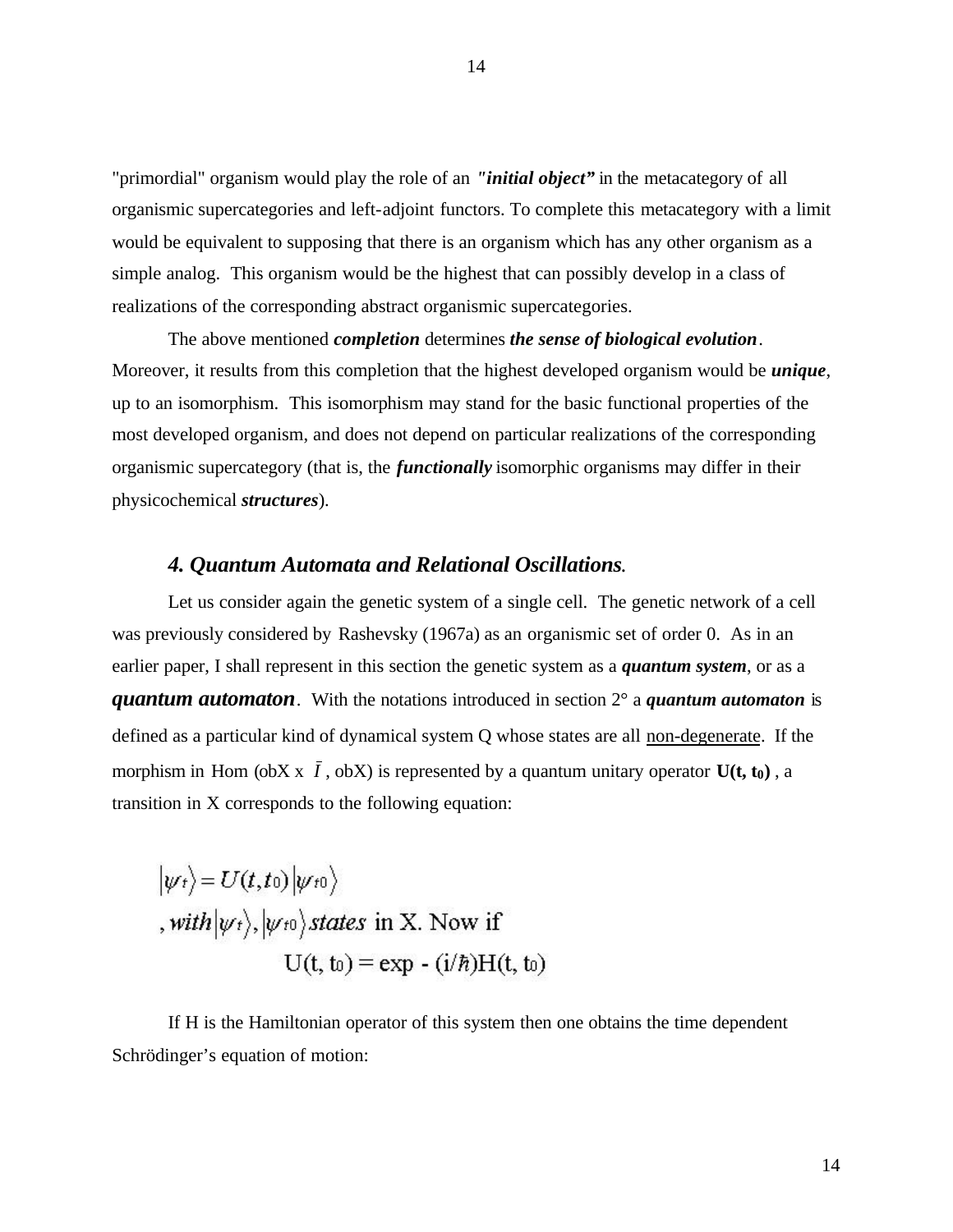$\partial | \psi \rangle = - (i/\hbar) H | \psi \rangle$ 

Thus, one has the Schrödinger's representation in which *states are functions of time* whereas **observables are independent of time** (Sen, 1968). The operators  $U(t, t_0)$  play the role of **transition function** from automata theory as far as they carry the couple (*state, input*) into the *next state.* If to each transition from  $|\psi \psi(0)\rangle$  to a final state  $|\psi \psi\rangle$  we assign a probability.  $\mathbf{r}$   $\left\{\mathbf{w}(t)\right\}$   $\left\{\mathbf{w}(t)\right\} = \left\{\begin{matrix} \mathbf{w}(t) \\ \mathbf{w}(t) \end{matrix}\right\}^T$  then we obtain exactly the quantum-mechanical treatment of dynamical systems. Now, let us consider in this context the process of *DNA duplication in a cell*. Duplication may imply a number of repetitions of some basic quantum process in the course of sequential attachment of the new synthesized bases. The repeated process leads to the establishment of some relations among the components of the system, that is, among DNA, bases, and DNA-polymerase. These relations are also repeated in the course of duplication. If the repetition takes place at equal intervals of time we are to consider the whole system as *a relational oscillator*, and the resulting process consists in **relational oscillations**. *Similar situations may appear in the brain in the course of learning*. Adaptive processes may be also considered as relational oscillations of a particular type. To conclude this section: relational oscillations in biological systems could be eventually mapped **epimorphically onto** relational oscillations of a *quantum* system. A particular case of the above-mentioned situation is *the exact sequence of relational oscillators*. If A, B, and C are three relational oscillators such that there exists a diagram in  $\overline{C}$  which is the zero object - **0**, of the generating supercategory  $\overline{C}$ , then **an** *exact sequence* is defined through the presence of the condition *Im f= Ker g,* with  $f: A \to B$  and  $g: B \to C$ , such that  $Ker g = \{b \in ob\overline{B} \mid g(b) = 0, 0 \in Ob\overline{C} \}$ ,  $Im f = f(A)$ . The zero object of G is connected with all diagrams of observables in  $\overline{C}$ , and thus it may be an essential observable, or the diagram of essential observables in  $\overline{C}$ . Consequently, the dynamical

properties of A are mapped epimorphically on some dynamical properties of B, and then on *a single diagram of essential observables of*  $\overline{C}$ . The three relational oscillators form a family of dynamically related systems, and will be called *'exactly homologous'*. Having a knowledge of algebraic dynamical properties of a relational oscillator with a single essential observable one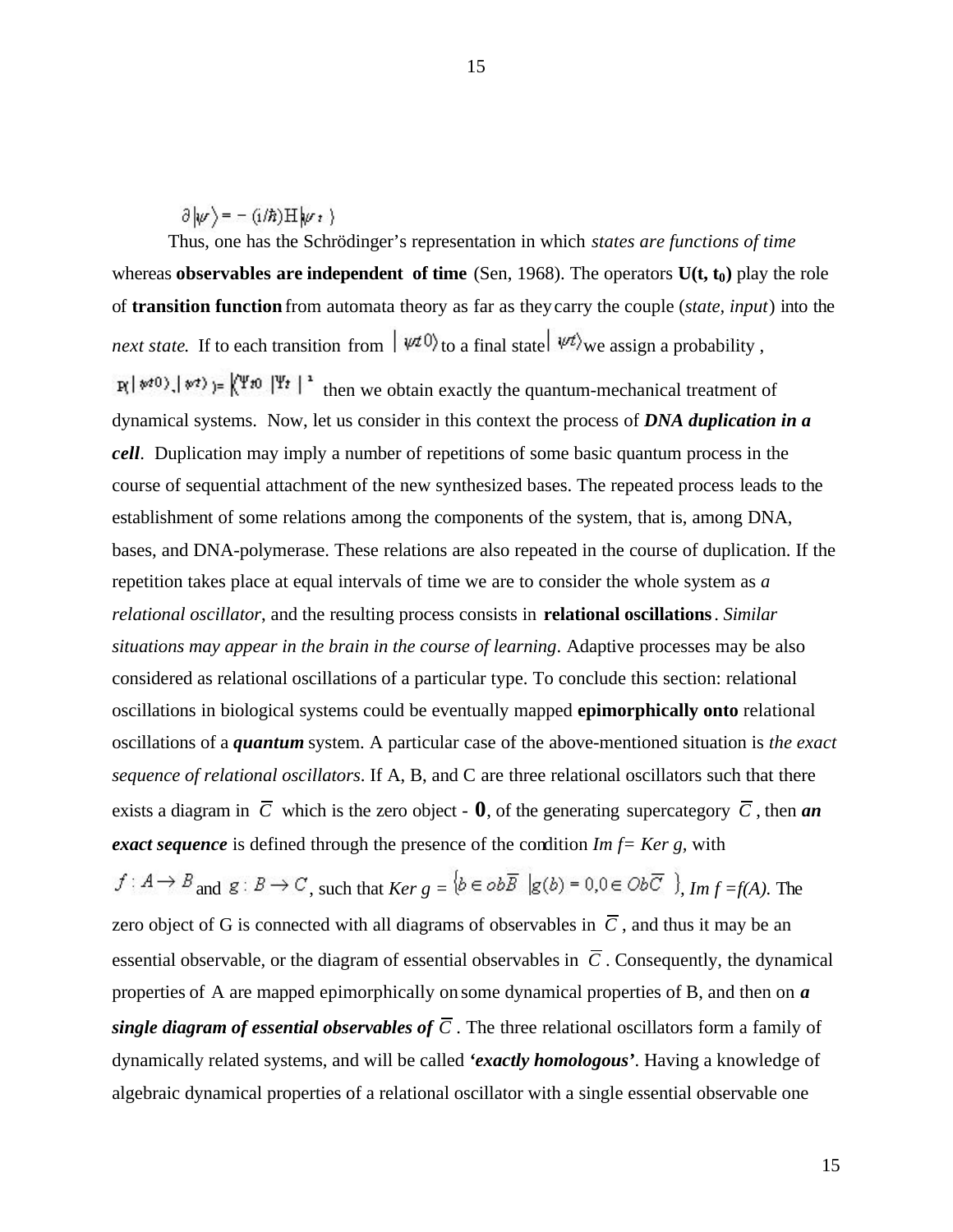can derive algebraically some dynamical properties of exactly homologous relational oscillators with many essential observables. As an example, one may derive some properties of any group of operons from the properties of a single operon considered as a relational oscillator. Also, one could derive some properties of replicones, which initiate the duplication of DNA in cells of higher organisms, from the properties of a single replicone of bacteria. Nucleolar organizers of higher organisms would be related through an exact sequence with the nucleolar organizer of a unicellular organism, such as an *Archea* cell, or of an yeast cell.

## **5.** *Oncogenesis, Dynamic Programming and Algebraic Geometry*.

 In this section we shall discuss change s of normal controls in cells of an organism. On an experimental basis, we argued that some specific changes of cellular controls are produced in oncogenesis through an initial abnormal transfer of energy (Baianu, 1969a; Baianu and Marinescu, 1969b). Generally, the changes of controls in a cell maybe produced through a strong localized perturbation of cellular activity (that is, through unusually strong forcing inputs), or through the prolonged action of unusual inputs. These changes become permanent if in one way or another, the activity of operons or replicons is impaired, that is, if a change of basic relational oscillators of the cell has taken place. In the current language of qualitative dynamics it may be translated as *a change of dominating attractors*, followed by the inhibition or destruction of the former dominating attractors. This kind of change is *not necessarily a mutation*, that is, the change may not produce the replacement of some essential observables in the genetic system. This may be the reason for which extensive research on cancer failed to discover so far a *general*,

*unique and specific* alteration of the genetic system of cancer cells. The change of basic relational oscillators in the genetic system may have such consequences as, for example, abnormally large nucleoli. The reason may be that a change in the subspace of the controller produces the change of dynamic programming of the whole cell. Dynamic programming consists in the existence of distinguished states, or *policies* (Bellman, 1968) in the subspace corresponding to the controller, to which correspond specific changes of trajectories in the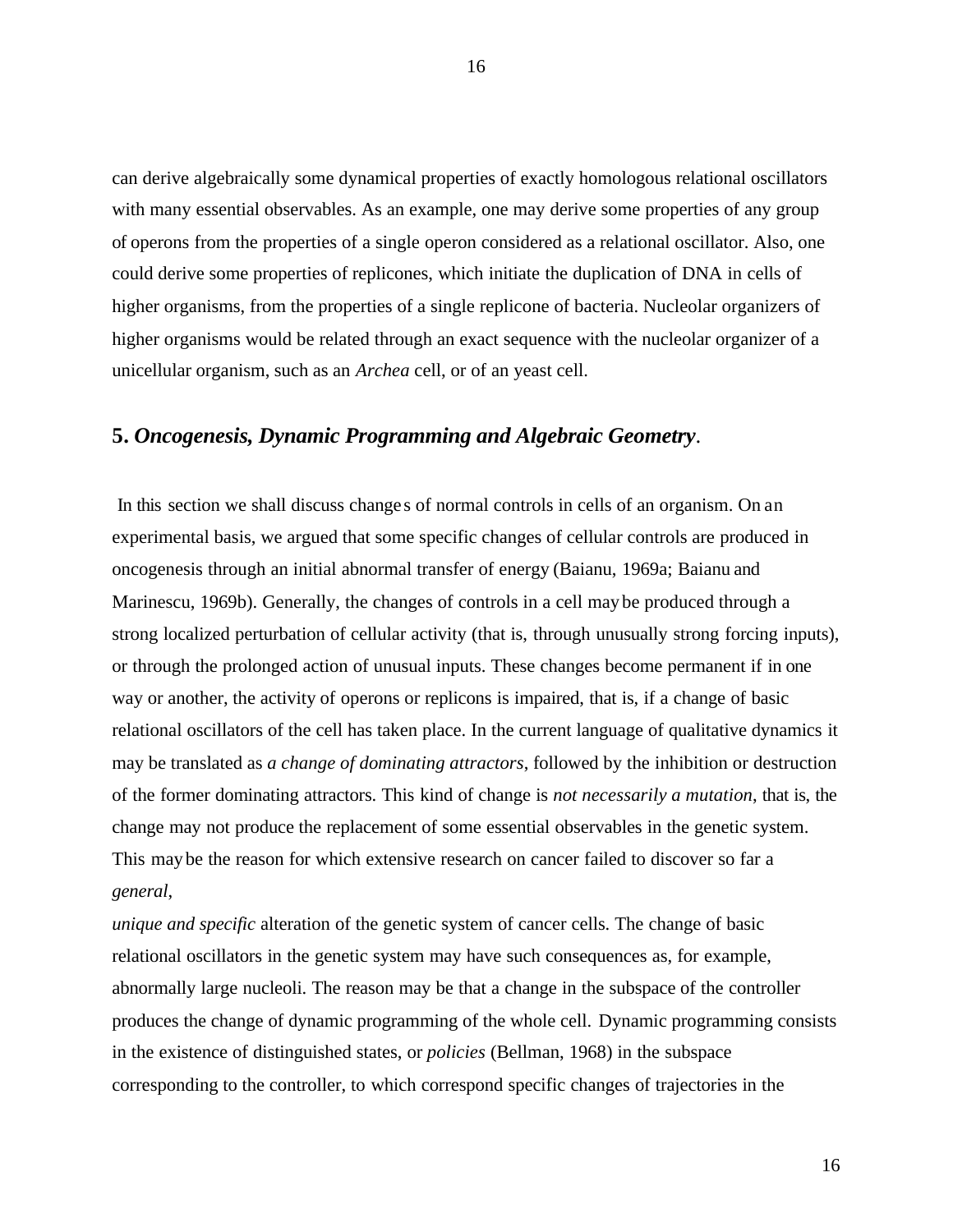subspace of the controlled subsystem. The appropriate mathematical concept corresponding to such situations is found in **Algebraic Geometry**. The fact that some basic concepts of algebraic geometry are by now currently expressed in categorical terms, allows us to make use of the mathematical formalism of categories and functors. A *projective space* of **n** dimensions will be assigned to the controlled subsystem, and a *policy* would be then represented by an allowable coordinate system in the projective space of the controlled subsystem. Aprojective space of n dimensions is defined as a set of elements S (called the points of the space) together with another set Z (the set of allowable coordinate systems in the space). Let  $(a_0, \ldots, a_n)$  be an n-tuple of elements such that not all the elements  $a_0, \ldots, a_n$  are zero. Two n-tuples  $(a_0, \ldots, a_n)$ ,  $(b_0, \ldots, b_n)$ are said to be right-hand equivalent if there exists an element ? of a ground field such that  $ai =$ bi?(i = 0, ...,n). A set of right-hand equivalent  $(n + 1)$ -tuples is called a point of the right-hand projective number space of dimension n over the ground field **K**. The aggregate of such points is called a projective number space of dimension n over **K**, and will be denoted by  $PN_n(K)$ . If T denotes a correspondence among the elements of a set S and the points of  $PN_n(K)$ , which is an isomorphism, then, to any element A of S, there corresponds a set of equivalent  $(n + 1)$ -tuples  $(a_0, \ldots, a_n)$ , where T(A) is  $(a_0, \ldots, a_n)$ . Any  $(n + 1)$ -tuple of this set is called a set of coordinates of A (Hodge and Pedoe, 1968). A set of equations written in matrix form as

$$
y = Ax \tag{3}
$$

transforms  $(n + 1)$ -tuples  $(x_0, ..., x_n)$  into the set of equivalent  $(n + 1)$ -tuples  $(y_0, \lambda, ..., y_n, \lambda)$ . That is, the equation (3) transforms a point of  $PN_n(K)$  into a point of  $PN_n(K)$ . The set (3) of equations will be called a projective transformation of  $PN_n(K)$  into itself. If S is the set from the definition of a projective space, then a projective transformation leads to a change of coordinate system in S. The different coordinate systems obtained through the application of different projective transformations are called allowable coordinate systems in S. Allowable coordinate systems in S define policies of the controller. In this case the set of all policies of a controller has the structure of a group as far as the projective transformations form a group. Now, if there is an extension KO of the ground field K, and any h in  $K^{\circ}$ , h will be called algebraic if there exists a non zero polynomial lf(x) in K[x] such that  $f(h) = O$ . The aggregate of points defined by the set of equations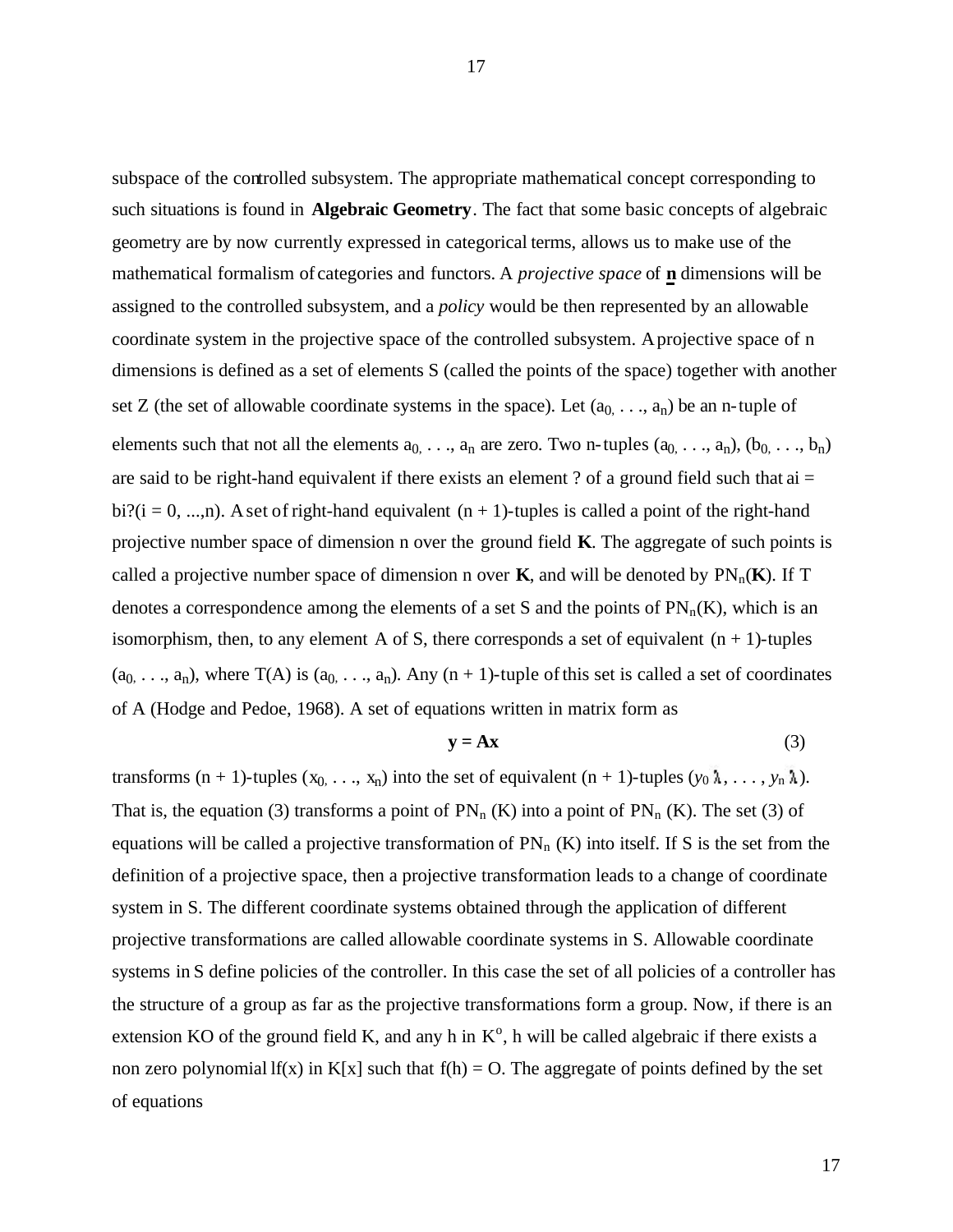$$
\mathbf{f}_1(\mathbf{x}_0,\ldots,\mathbf{x}_n)=\mathbf{0},\qquad \qquad (4)
$$

with  $f_l(x_0, \ldots, x_n)$  being a homogeneous polynomial over K, is called an *algebraic variety*. Thus, one can define a dynamical program in terms of algebraic varieties of a projective space corresponding to the subspace of the controlled subsystem, and with allowable coordinate systems (projective transformations) corresponding to policies in the subspace of the controller. Analytical forms used in some economical problems are only examples of metric aspects of the *qualitative theory of dynamical programming*. This suggests that quantitative results concerning changes of controls in oncogenesis could be eventually obtained on the basis of algebraic computations by algebraic geometrical methods. The power of such computations and the elegance of the method is improved by means of the theory of categories and functors. A quantitative result which is directly suggested by this representation is the degree of synchrony in cultured cancer cells. However, this method of representation requires further investigation.

### **Acknowledgements**

The author is indebted to Professor Nicholas Rashevsky for helpful suggestions. Also the author would like to thank Professor Robert Rosen for the sending of papers pertinent to this work. *(updated by Ms. Hsiao Chen Lin, on May 20, 2004).*

### **REFERENCES**

- 1. Arbib, M. 1966. Categories of (M,R)-Systems. **Bull. Math. Biophys**., **28**: 511-517
- 2. Ashby, W. R. 1960. *Design for a brain,* 2nd ed., New York: J. Wiley & Sons, Inc.
- 3. Ashby, W. R 1956. *.An Introduction to Oybernetics,* New York: J. Wiley & Sons, Inc.

4. Baianu, I.C. and Marinescu, M. 1968. Organismic Supercategories:I. Proposals for a General Unitary Theory of Systems. **Bull. Math. Biophys**., **30**: 625-635.

5. Baianu, I. 1970. Organismic Supercategories: II. On Multistable Systems. **Bull. Math. Biophys**., **32**: 539-561.

6. Baianu, I. 1971. Organismic Supercategories and Qualitative Dynamics of Systems. **Bull. Math. Biophys**., **33**: 339-354.

7. Baianu, I. 1971. Categories, Functors and Automata Theory. *, Proceed. 4th Intl. Congress LMPS*, August-Sept. 1971.

8. Baianu, I. and Scripcariu, D. 1973. On Adjoint Dynamical Systems. Bull. Math. Biology., **35**: 475-486.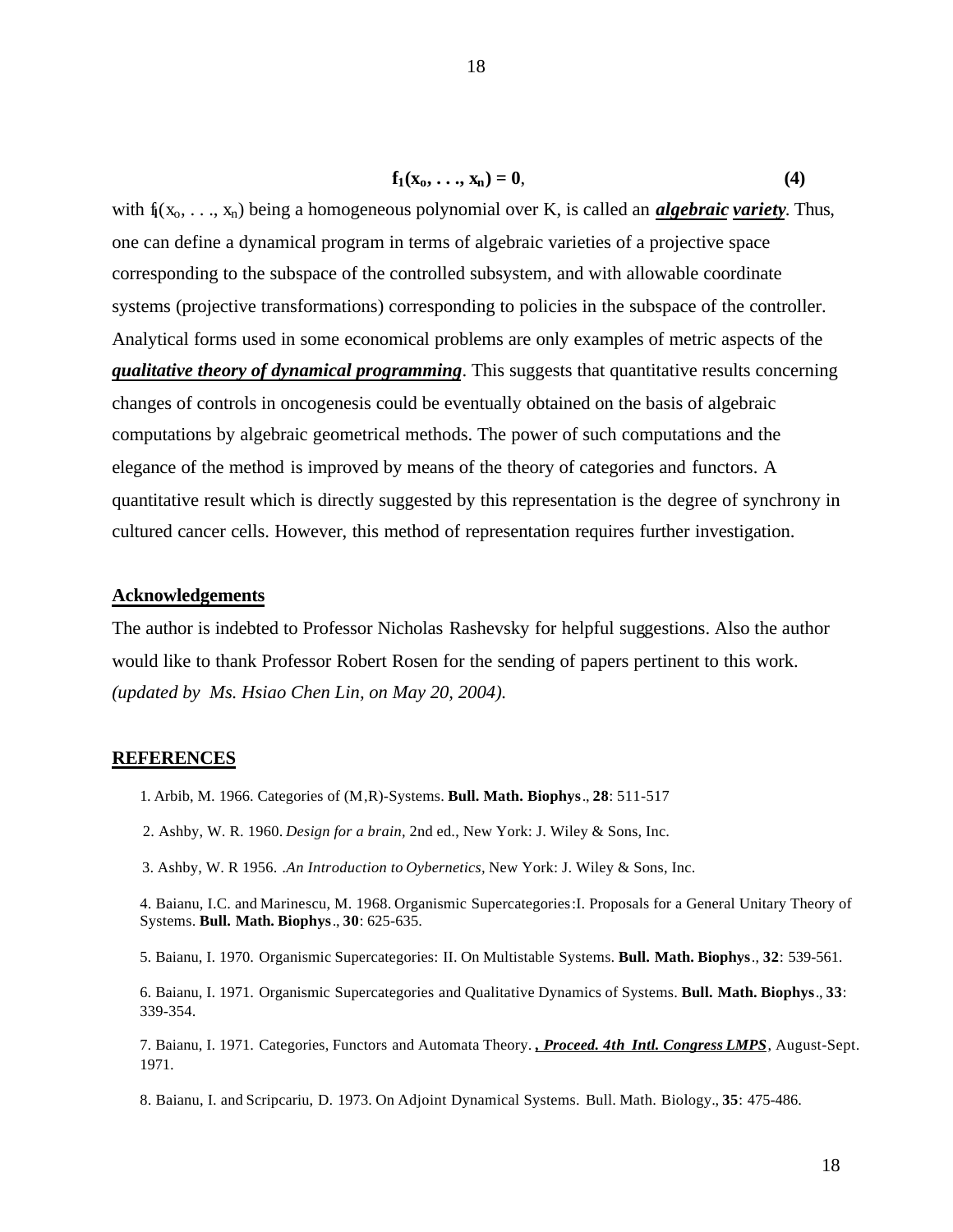9. Baianu, I. 1973. Some Algebraic Properties of (M,R)-Systems in Categories. Bull. Math. Biophys, **35**: 213-218.

10. Baianu, I. and Marinescu, M. 1974. A Functorial Construction of (M,R)-Systems. **Rev. Roum. Math. Pures et Appl** ., **19**: 389-392.

11. Baianu, I.C. 1977. A Logical Model of Genetic Activities in Lukasiewicz Algebras: The Non-Linear Theory., Bull. Math. Biology, **39**:249-258.

12. Baianu, I.C. 1980. Natural Transformations of Organismic Structures. **Bull. Math. Biology**, **42**: 431-446.

13. Baianu, I.C. 1980. Structural Order and Partial Disorder in Biological Systems. Bull. Math. Biology, **42**: 464-468

14. Baianu, I.C.1983. Natural Transformations Models in Molecular Biology. SIAM Natl. Meeting, Denver, CO, USA.

15. Baianu, I.C. 1984. A Molecular-Set-Variable Model of Structural and Regulatory Activities in Metabolic and Genetic Systems., *Fed. Proc. Amer. Soc. Experim. Biol*. **43**: 917.

16. Baianu, I.C. 1987. Computer Models and Automata Theory in Biology and Medicine. In: "*Mathematical Models in Medicine*.",vol.7., M. Witten, Ed., Pergamon Press: New York, pp.1513-1577.

17. Bourbaki, N. 1958. *Elements de Mathematique,* Paris: Hermann & Cle, Editeurs.

18. Carnap. R. 1938. "'The Logical Syntax of Language" New York: Harcourt, Brace and Co.

19. Cazanescu, D. 1967. On the Category of Abstract Sequential Machines. **Ann. Univ. Buch**., Maths & Mech. series, 16 (1):31-37.

20. Comorozan, S. and Baianu, I.C. 1969. Abstract Representations of Biological Systems in Supercategories. Bull. Math. Biophys., 31: 59-71.

21. Ehresmann, Ch. 1966. "Trends Toward Unity in Mathematics." *Cahiers de Topologie Et Geometrie Differentielle,* 8,1-7.

- 22. Eilenberg, S. and S. MacLane. 1945. "General Theory of Natural Equivalences."*Trans. .Am. Math. Soo.,* 58, 231-294.
- 23. Eilenberg, S. and J. Wright. 1967. "Automata. in General Algebras." *Seventy-Second Meeting American Math. Soc.,* 1-17.
	- 24. Georgescu, G. and D. Popescu. 1968. "On Algebraic Categories." *Rev. Roum. Math. Pures et Appl.,* **13**, 337-342.
	- 25. Georgescu, G. and C. Vraciu 1970. "On the Characterization of Lukasiewicz Algebras." J Algebra, 16 (4), 486-495.
	- 26. Hilbert, D. and W. Ackerman. 1927. Grunduge.der Theoretischen Logik, Berlin: Springer.
	- 27. Lawvere, F. W. 1963. "Functional Semantics of Algebraic Theories." *Proc. Natl.Acad. Sci.,* **50**, 869-872.
	- 28. Lawvere, F. W. 1966. "The Category of Categories as a Foundation for Mathematics." In the *Proc. Conf. Categorical .Algebra-La Jolla* 1965, Eilenberg, S., *et al.* eds., Berlin, Heidelberg and New York: Springer-Verlag, pp. 1-20.
	- 29. Lawvere, F. W. 1969. "Closed Cartesian Categories." (Lecture held as a guest of the Romanian Academy of